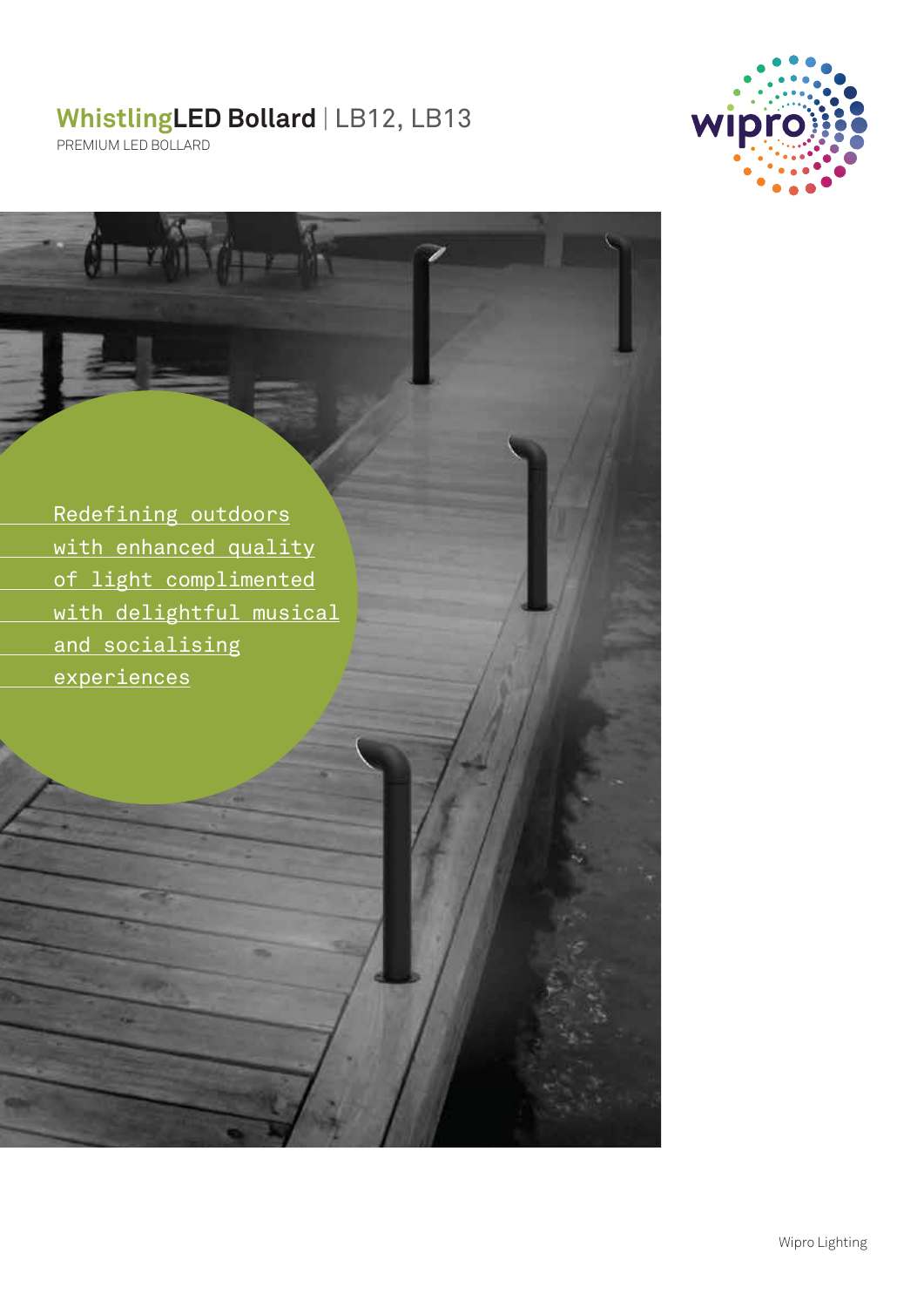**Wipro introduces an innovative socialising experience with Whistling Bollards - premium category functional lights for illuminating the pathways and enlightening the surroundings with musical notes. Designed for glare-free asymmetric distribution, the bollards focus the light on pathways and avoid scattering effect, giving the user an enigmatic experience.**





**LIGHT WITH MUSIC**



**SOCIALISING EXPERIENCE**

**LIGHTING**



## **GLARE-FREE**



## **UNIFORM GLARE-FREE WEATHER PROOF**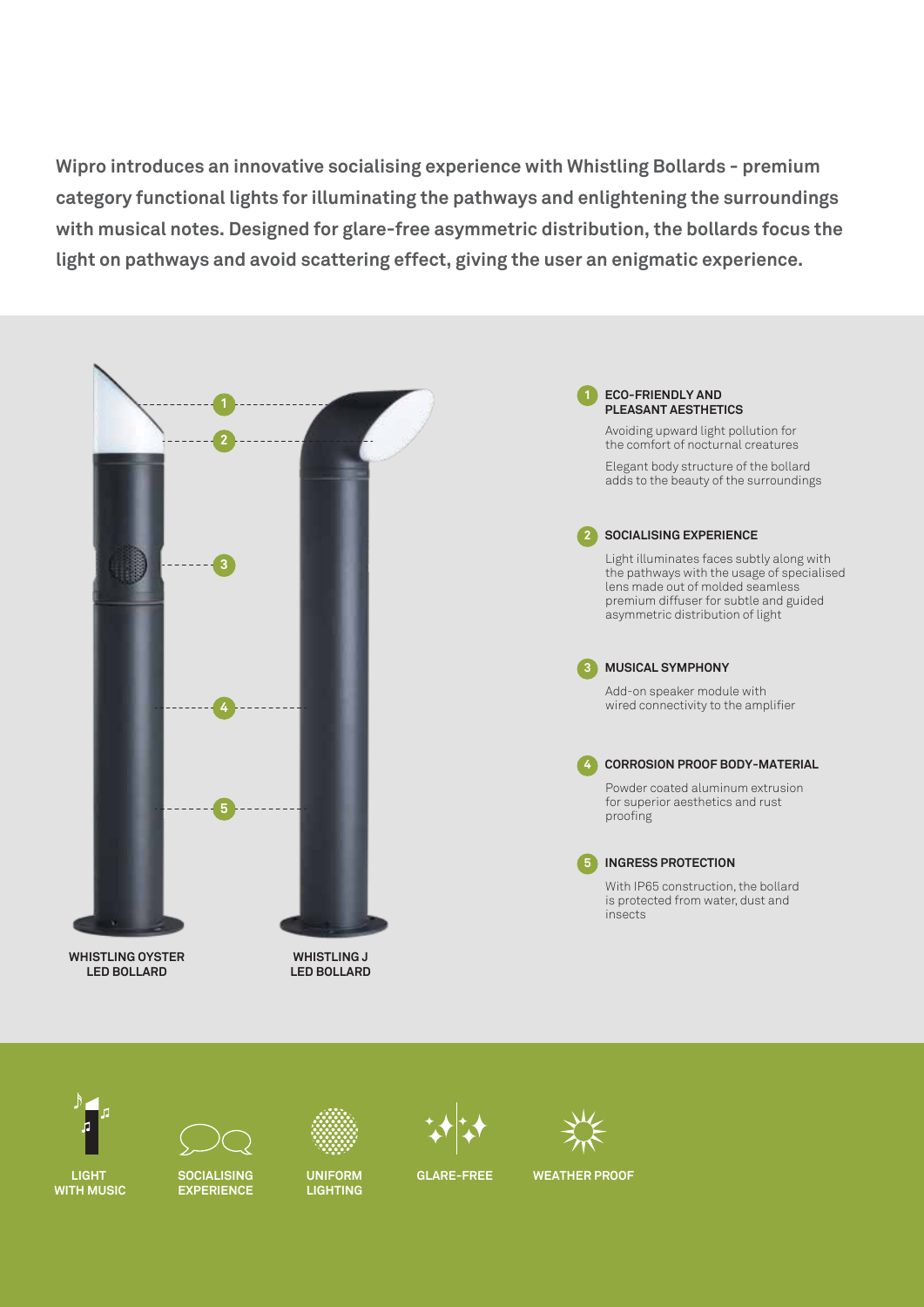# **WHISTLING OYSTER LED BOLLARD LB12**

# **WHISTLING J LED BOLLARD LB13**





All dimenions are in mm. Tolerance ± 2 mm All dimenions are in mm. Tolerance ± 2 mm

#### **SPECIFICATIONS**

Add-on Speaker module Asymmetric dual optics with directional reflector High efficiency transmission with specially designed, injection molded, seamless, asymmetric PC diffuser Dark grey, pure polyester powder coated aluminum extruded housing IP 65 potted driver and accessories pre-wired up to terminal block High efficacy LEDs IS 10322 part 5/Sec 1 1987 comply

#### **APPLICATION**







Car Resorts Parks & Townships Residential Lighting

## **ELECTRICAL DATA**

| Product<br>Code    | System<br>Wattage(w) | Rated<br>Voltage (V) | <b>Mains</b><br>Current (A) | Case Lot<br>(in nos.) | Approx<br>Weight (kg) |
|--------------------|----------------------|----------------------|-----------------------------|-----------------------|-----------------------|
| LB12-880-XXX-30-05 |                      | 240                  | 0.03                        |                       |                       |
| LB12-131-XXX-30-05 |                      | 240                  | 0.04                        |                       | 3                     |
| LB13-880-XXX-30-05 |                      | 240                  | 0.03                        |                       | З                     |
| LB13-131-XXX-30-05 |                      | 240                  | 0 Q4                        |                       | 3                     |

\*Available in 3000K & 6500K colour temperature options. Also available in 500mm and 800mm length options.